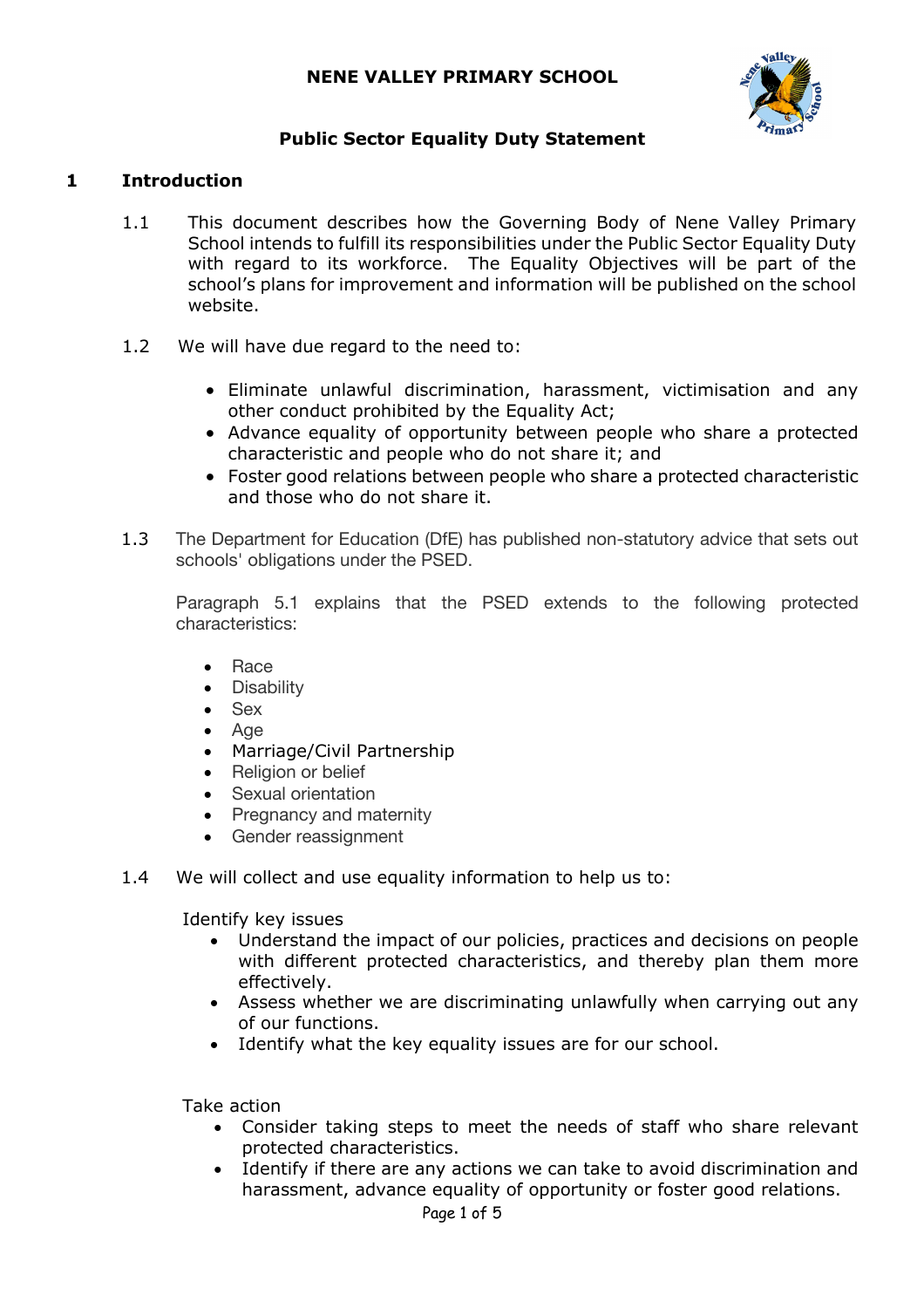- Make informed decisions about policies and practices which are based on evidence about the impact of our activities on equality.
- Develop equality objectives to meet the specific duties.
- Have due regard to the aims of the general equality duty by ensuring that staff have appropriate information for decision-making.
- 1.5 We will work towards developing an equality profile of staff to help us to understand key equality issues in our workforce, including any evidence of pay gaps or 'occupational segregation' i.e., staff with certain protected characteristics being over-represented in particular roles, for example, women as cleaners, or at certain grades. In addition, we note that it is likely to be useful to collect and consider information, appropriately disaggregated, about:
	- recruitment and promotion
	- numbers of part-time and full-time staff
	- pay and remuneration
	- training
	- return to work of women on maternity leave
	- return to work of disabled employees following sick leave relating to their disability
	- appraisals
	- grievances (including about harassment)
	- disciplinary action (including for harassment
	- dismissals and other reasons for leaving.

## **2. Publication of Equality Information**

2.1 We will collect and use enough workforce information to effectively meet the general equality duty. Where relevant and proportionate we will publish on our website some information about the impact of our employment functions on people with the different protected characteristics in order to demonstrate compliance with the general equality duty.

#### Appendices:

Appendix 1: Staffing Compliment for Nene Valley Primary School 2021-2022 Appendix 2: Objectives for 2021 -2025

| Signed:                                        | Signed:                      |
|------------------------------------------------|------------------------------|
|                                                | 1012                         |
| Mr. Richard Isley<br><b>Chair of Governors</b> | Mr. Nick File<br>Headteacher |
| Date: Autumn 2021                              | Review Date: Autumn 2022     |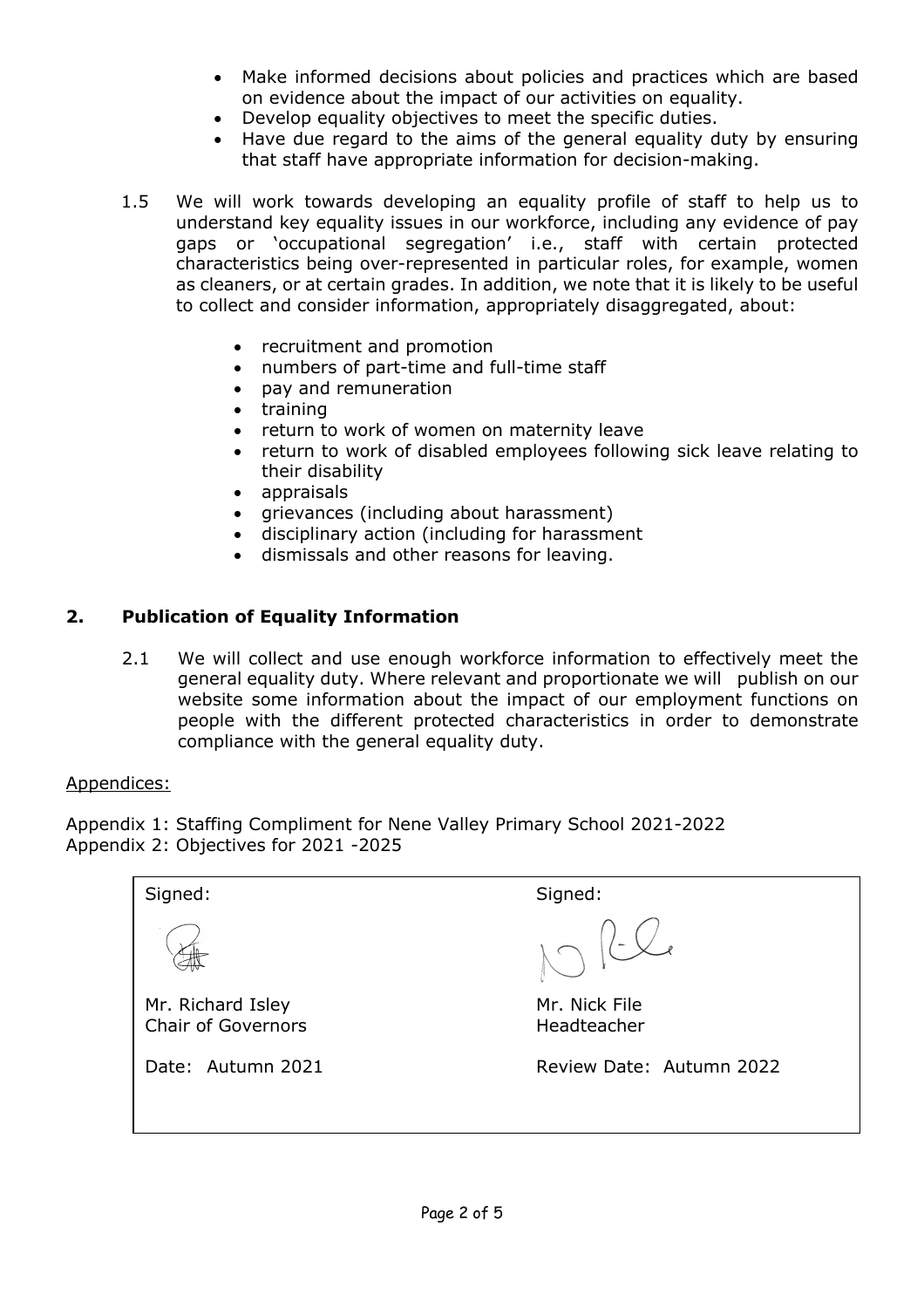### Appendix 1

# **Staffing Compliment for Nene Valley Primary School 2021-2022**

|           |    |  | Male Female WBRI AOMB Disability |
|-----------|----|--|----------------------------------|
| Full Time |    |  |                                  |
| Part Time | 30 |  |                                  |

# **Recruitment, Promotion, Performance Pay and Training**

|                         | Male | Female WBRI AOMB |  | Disability |
|-------------------------|------|------------------|--|------------|
| Promoted Internally     |      |                  |  |            |
| Recruited               |      |                  |  |            |
| Performance Pay Awarded |      |                  |  |            |

# **Salary**

| ------     |      |                  |    |   |                   |
|------------|------|------------------|----|---|-------------------|
|            | Male | Female WBRI AOMB |    |   | <b>Disability</b> |
| Up to £19k |      | 34               | 31 |   |                   |
| £20k-£29k  |      | b                |    | 6 |                   |
| £30k-£39k  |      |                  |    |   |                   |
| £40k-£49k  |      |                  |    |   |                   |
| £50k-£59k  |      |                  |    |   |                   |
| $£60k+$    |      |                  |    |   |                   |

### **Grievances, Disciplinary Action and Complaints of Harassment**

|                     | Male |  | Female WBRI AOMB Disability |
|---------------------|------|--|-----------------------------|
| Grievances          |      |  |                             |
| Disciplinary Action |      |  |                             |
| Harassment          |      |  |                             |

### **Pregnancy, Maternity and Paternity Leave and Family Issues**

|                                                       | Male | Female WBRI AOMB |  | Disability |
|-------------------------------------------------------|------|------------------|--|------------|
| Maternity/Paternity Leave<br>Taken                    |      |                  |  |            |
| Number of disputes arising<br>within the last 3 years |      |                  |  |            |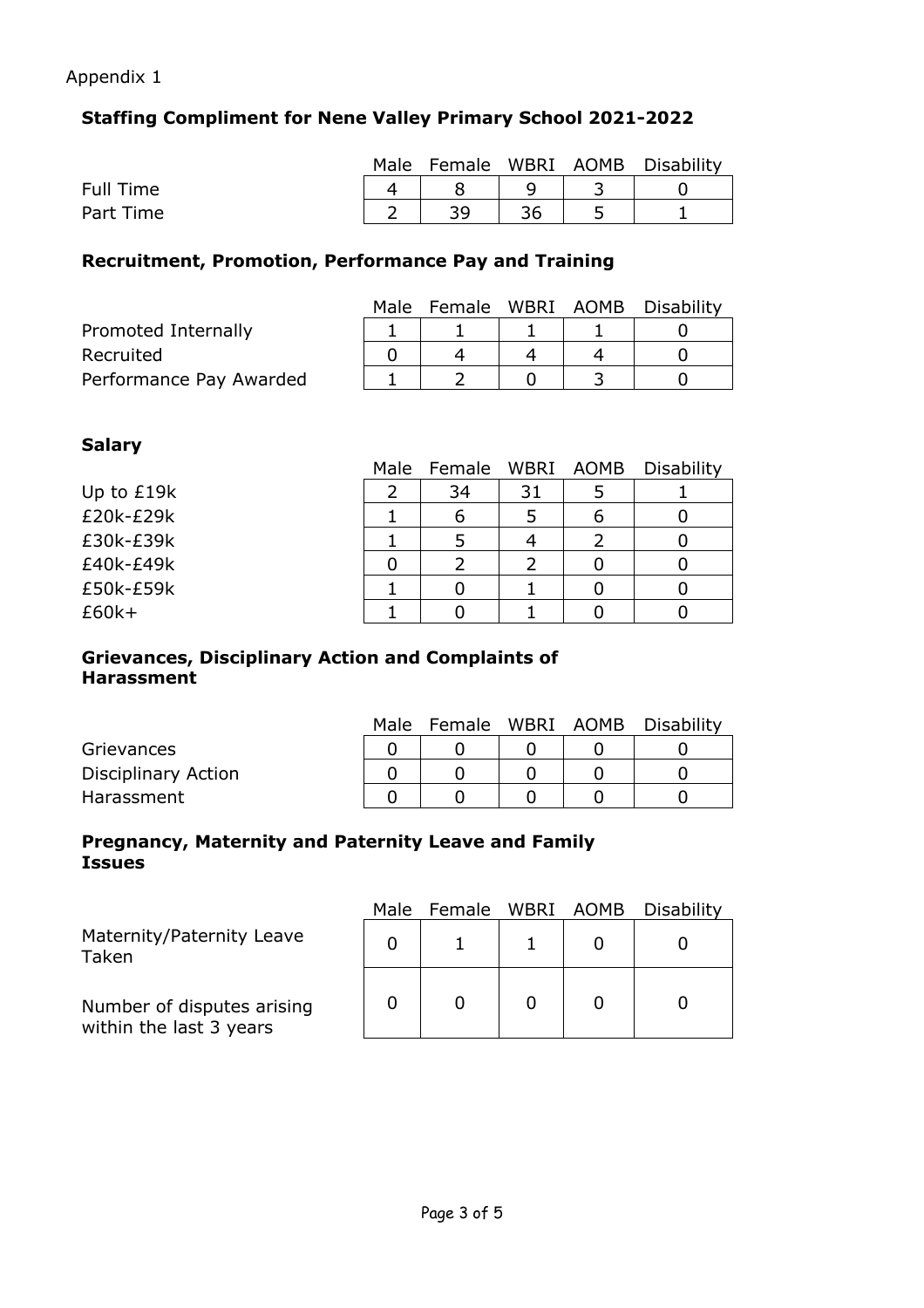| Objectives for 2021 -2025 are: |  |
|--------------------------------|--|
|--------------------------------|--|

|                               | <b>Actions</b>                                  | Evidence                       | Involvement         |
|-------------------------------|-------------------------------------------------|--------------------------------|---------------------|
| 1. To improve the             | • To re-establish links with the wider          | Minutes of meetings            | PSHE/CLS lead,      |
| knowledge, skills and         | school community to further                     | Action plan evident with       | SMSC lead/Inclusion |
| attitudes to enable pupils    | support the pupils' understanding               | measurable targets             | lead                |
| to appreciate and value       | of different faith groups i.e., visits          | Stakeholders are aware of      | <b>RE</b> Lead      |
| difference and diversity,     | to religious buildings (programme               | vision and values              |                     |
| e.g., increasing              | of visits) and visits from different            |                                |                     |
| understanding between         | speakers.                                       |                                |                     |
| pupils from different faith   | • To seek ongoing involvement of                |                                |                     |
| communities.                  | pupils in both identifying needs                |                                |                     |
|                               | and supporting provision for                    |                                |                     |
|                               | understanding of different faiths               |                                |                     |
|                               | and communities.                                |                                |                     |
| 2. To reduce or remove        | T's track progress of specific                  | All groups make agreed         | Assessment lead,    |
| inequalities in attainment    | groups of pupils each term.                     | progress in core subjects each | Inclusion lead/AfA, |
| throughout the school,        | Inclusion lead/Subject leaders and<br>$\bullet$ | year.                          | Phase and subject   |
| particularly inequalities     | phase leaders oversee process to                | Comparisons between groups     | leads,              |
| relating to the protected     | ensure interventions are                        | identify where inequalities in | All T's             |
| characteristics listed in the | implemented and impact is                       | attainment need specific       | All TA's            |
| <b>Equality Act</b>           | evaluated.                                      | intervention.                  |                     |
|                               | SLT to ensure teachers are<br>$\bullet$         | Impact of interventions        |                     |
|                               | proactive in providing for, and                 | evaluations.                   |                     |
|                               | monitoring, the Assess, Plan, Do,               |                                |                     |
|                               | Review model.                                   |                                |                     |